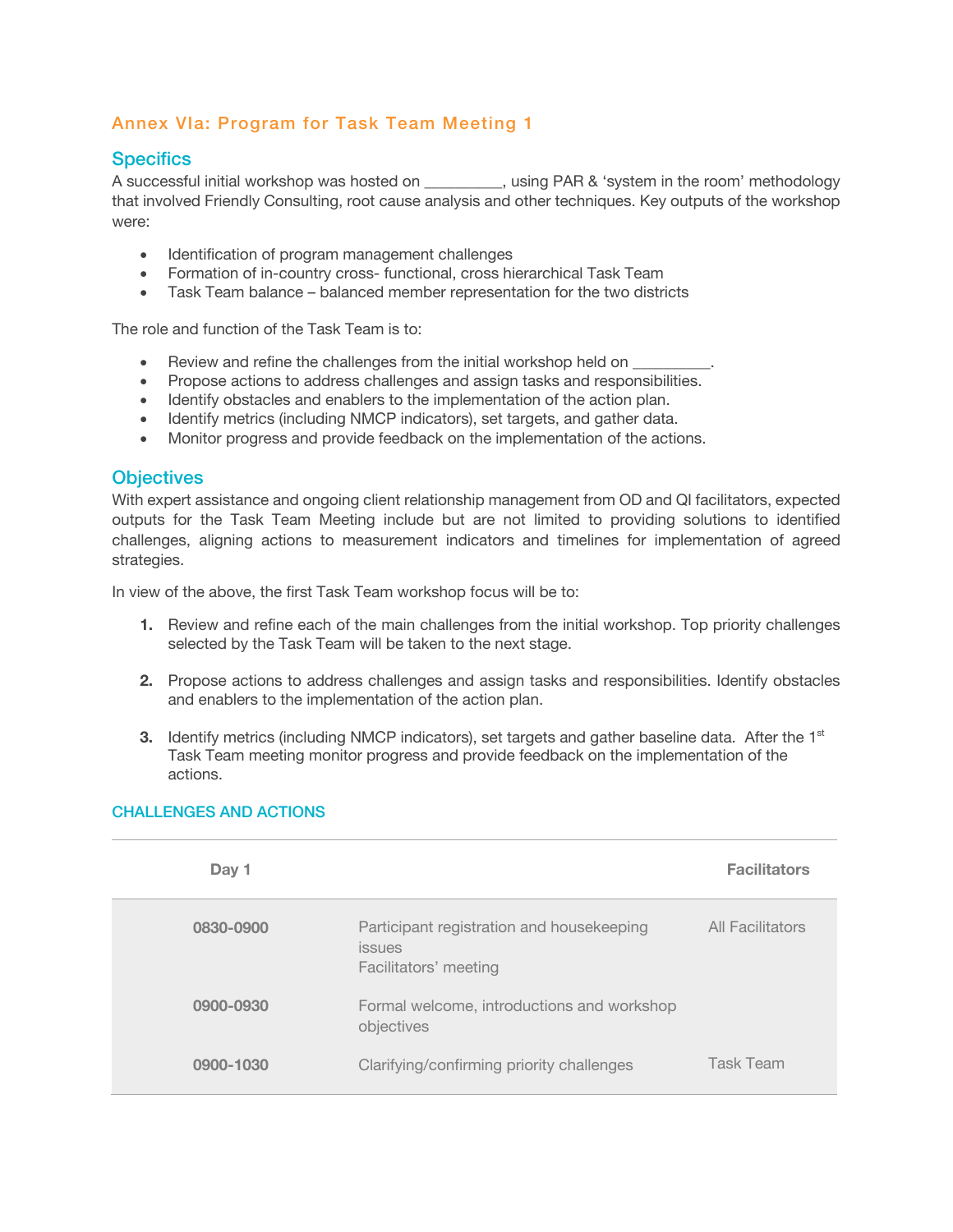|           | Decision Matrix feedback from Task Team<br>Assist team with deciding who will present                                                      | coordinator or<br>representative |
|-----------|--------------------------------------------------------------------------------------------------------------------------------------------|----------------------------------|
| 1030-1045 | <b>Tea Break</b>                                                                                                                           |                                  |
| 1045-1115 | Introduction to Action Plan: Show/present links<br>between challenges, actions/solutions, targets<br>and measures.                         |                                  |
| 1115-1400 | Action planning:                                                                                                                           |                                  |
|           | Priority challenges - Techniques are selected,<br>explained/recapped and applied as and when<br>needed.                                    |                                  |
|           | Root cause analysis - cause and effect<br>diagram, brainstorming, process maps,<br>prioritization, Pareto charts and decision<br>matrices. |                                  |
|           | Facilitators, together with group, decide<br>whether to work in districts, small groups or<br>whole task team.                             |                                  |
| 1300-1400 | Lunch Break                                                                                                                                |                                  |
| 1400-1530 | Action planning: priority challenges                                                                                                       |                                  |
| 1645-1700 | Closing remarks day one                                                                                                                    |                                  |
| 1700-1730 | Staff meeting to review and plan                                                                                                           | All                              |

# CHALLENGES AND ACTIONS

| Day 2     |                                                                             | <b>Facilitators</b>                          |
|-----------|-----------------------------------------------------------------------------|----------------------------------------------|
| 0830-0900 | Recap/reflections of day one                                                | Task Team<br>Representative &<br>Facilitator |
| 0900-0930 | Introduction to Measuring: Short presentation<br>on importance of measuring |                                              |